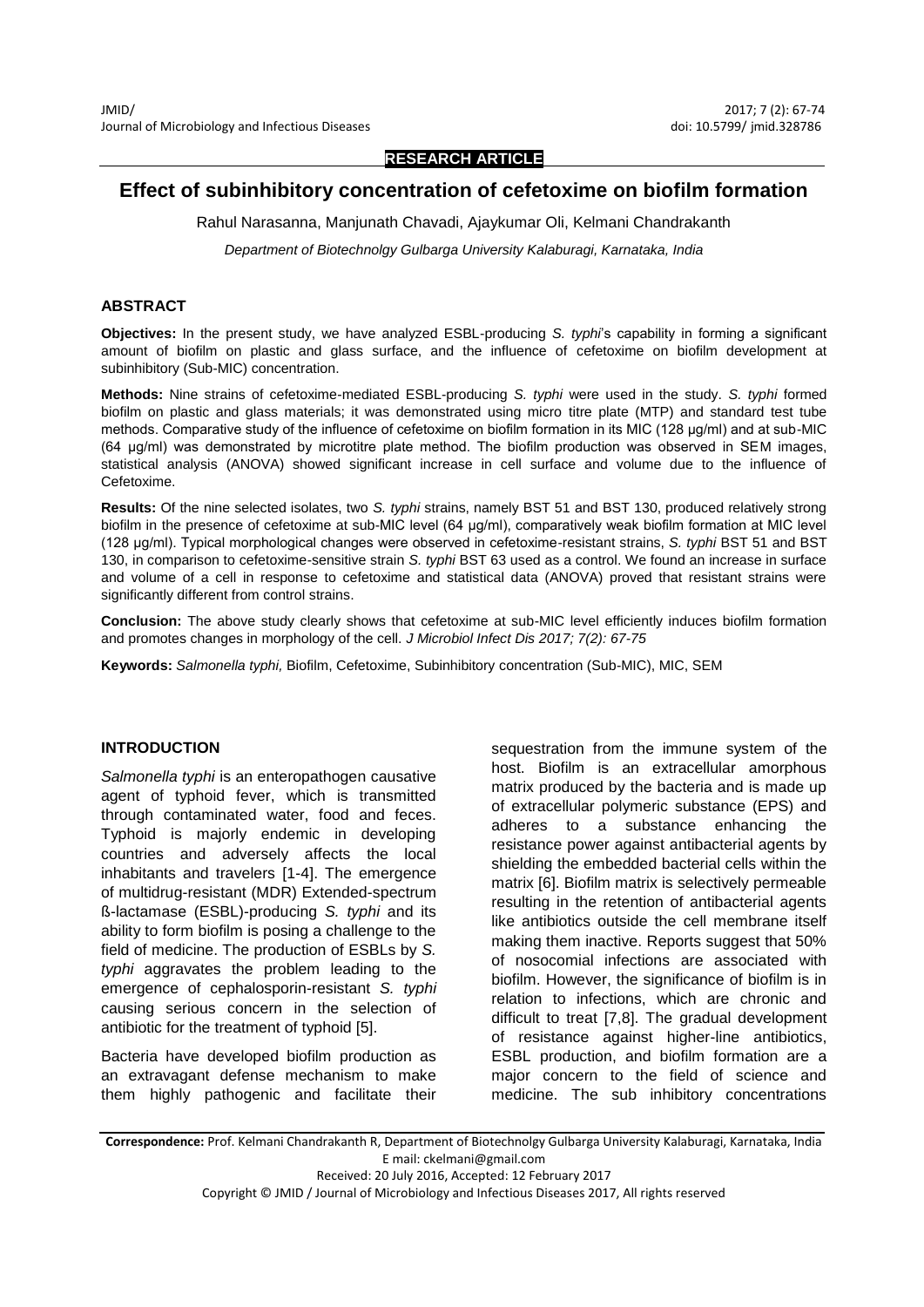(sub-MICs) of antibiotics impact the ultrastructure and antigenicity of microorganisms, and also their adherence to epithelial cells [9]. However, other studies show that sub-MICs of antibiotics play a significant role in gene mutation, lead to the hypermutable state, induce various gene transfer processes such as transposition and conjugation [10] and promote enzyme-catalyzed functions [11]. Moreover, in *S. typhi*, the sub-MICs of cefetoxime affect bacterial cell functions like cell wall synthesis and induce biofilm formation [12].

Scanning electron microscopy (SEM) with its high resolution and magnification is widely used to image Biofilm and is employed to evaluate notable morphological modifications made by bacterial cells in response to antibiotics. SEM evaluates the structural morphology of biofilm and gives a conclusive measurement of extensive biofilm formation and of bacterial cells camouflaged in an amorphous matrix [13].

Our primary aim in the present study is to investigate and quantify persistent biofilm formation by ESBL-producing *S. typhi* clinical isolates on plastic and glass surfaces and to characterize the impact of cefetoxime at a MIC and sub-MIC concentration in it and deduce the changes in cell morphology as well as in biofilm formation through SEM study.

# **METHODS**

#### **Bacterial strains and selection of ESBLproducing** *Salmonella typhi*

The strains required for the above study were isolated from clinical Widal-positive blood samples collected from the Governmental Hospital, Kalaburagi, Karnataka, India. The samples were processed for *S. typhi* isolation following standard isolation protocols and were screened by biochemical tests and further confirmed genotypically by 16S rDNA sequencing. Subsequently, antibiotic susceptibility test was carried out to confirm drug resistance pattern by Kirby-Bauer disc diffusion method as per standard CLSI guidelines. ESBL production was screened using phenotypic detection methods as per Drieux et al, [14]; and CLSI guidelines [15]; it was also confirmed by PCR amplification of *bla*CTX-M2 and *bla*CTX-M9 genes. Nine *S. typhi* strains were selected for the study based on their drug resistance

pattern and ESBL production to assess biofilm formation.

# **Determination of MIC to cefetoxime**

MIC value to cefetoxime was determined by conventional agar dilution method and MIC. The stock solution of cefetoxime (1 mg/ml) was prepared using cefetoxime sodium salt (Himedia Laboratories, Mumbai) and diluted as per the standard protocol of Andrews [16]. MIC and sub-MIC value of cefetoxime were interpreted according to the guidelines of clinical laboratory standard institute (CLSI 2012) [15].

## **Biofilm formation assay of** *S. typhi* **isolates**

## *Test tube method*

The formation of biofilm on the glass surface was detected by a simple test tube method and estimated by spectrophotometer assay according to Christensen et al, [17]. The potential biofilm formation was assayed with 3 ml each of four different supplements in four sets of test tubes with LB broth,  $LB + 1\%$ glucose, LB + cefetoxime (128  $\mu$ g/ml), LB + 1% glucose + cefetoxime (128  $\mu$ g/ml), LB + 1% glucose + cefetoxime (64 µg/ml) evenly distributed to each set of test tubes and incubated at 37 0C at different time intervals -24, 48, and 72 h. After incubation, the growth medium was discarded. Each tube was washed with phosphate buffer saline (PBS) to eliminate the unbound bacteria. To evaluate biofilm formation, the remaining attached bacteria were fixed with 3 ml of 99% methanol, and the tubes were emptied after 15 min and left to dry. The attached film was stained for 5 min with 1% crystal violet. Excess stain was rinsed by placing the tubes under running tap water. The tubes were air-dried and the dye attached to the cells was dissolved in methanol: acetic acid: distilled water (4:1:1). The optical density (OD) of each tube was determined at 570 nm. Isolates which show O.D at 570 nm and above  $(≥ 0.5)$  were considered as strong biofilm producers, those between ≥0.2 and <0.5 were considered moderate and those <0.2 were weak or no biofilm producers.

# *Microtitre plate method*

The formation of biofilm was studied as per the method of Stepanovic et al, [18,19], using sterile 96-well flat-bottomed polystyrene microplate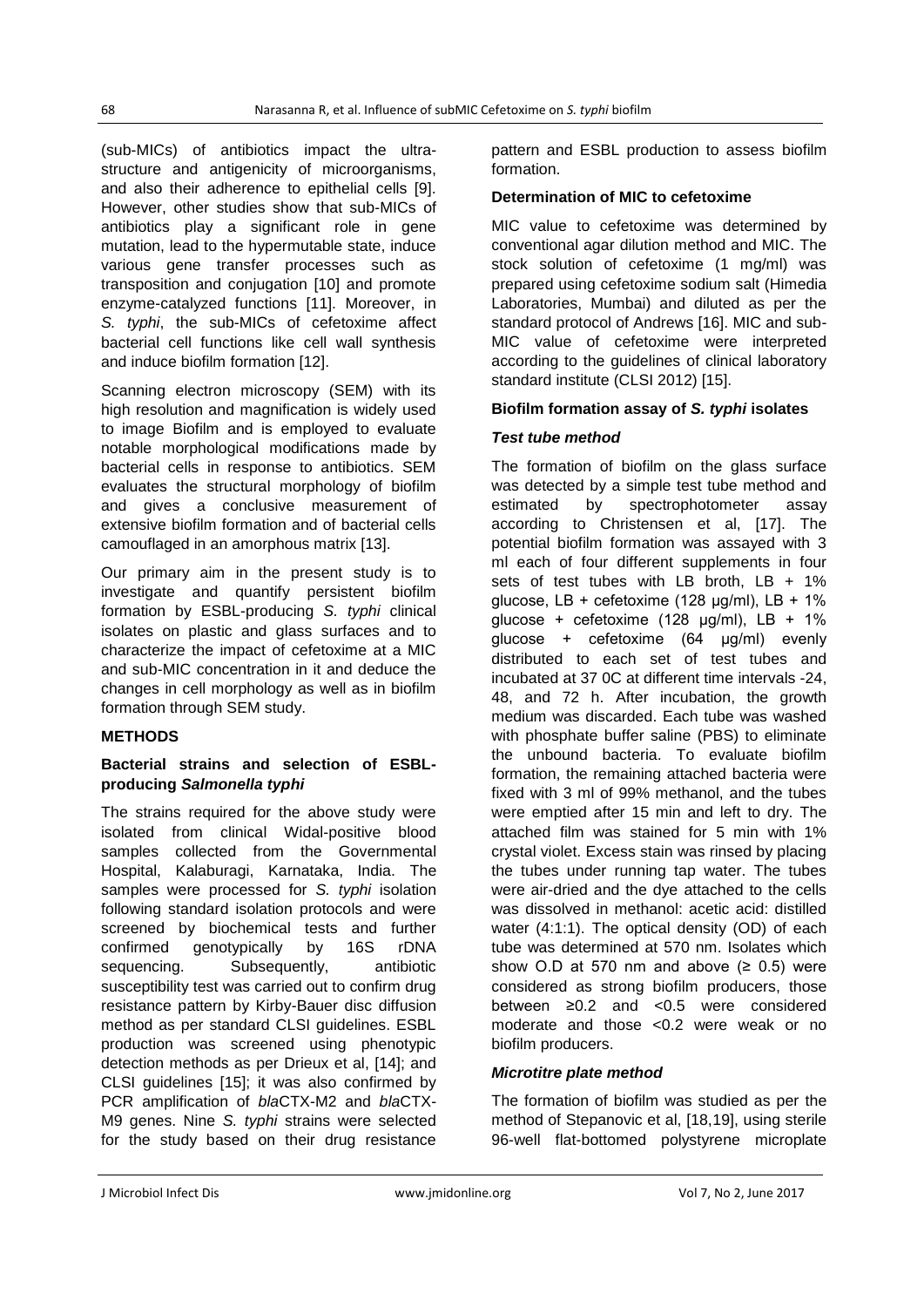employing four supplements, LB, LB + 1% glucose, LB + cefetoxime (128  $\mu$ g/ml), and LB + 1% glucose + cefetoxime (128 µg/ml i.e MIC of cefetoxime), LB + 1% glucose + cefetoxime (64 µg/ml, Sub-MIC of cefetoxime). Two hundred µl of each supplement was evenly distributed into each well in triplicate and each row of wells was seeded with 10 µl (0.2 O.D) of test organisms with the final row as a control. They were incubated at 24, 48, and 72 h at 37 0C and the post-incubation period wells were gently washed with 200 μl of PBS (pH 7.4), air-dried in an inverted position and then stained with 200 μl of 2% crystal violet solution for 10 min. After staining, plates were washed twice with PBS (pH 7.4) to drain the excess stain. The biofilm was quantitatively analyzed by adding 200 μl of methanol: acetic acid: distilled water (4:1:1) to each well. Absorbance was taken at 570 nm using microtitre plate reader (BioRad, iMark Microplate reader Sigma-Aldrich, Japan) and the results were recorded.

## **SEM analysis**

SEM is a fundamental technique to determine notable changes in cell morphology in the presence of high concentration of antibiotic and deduce significant biofilm formation by bacteria on the material surface [20,21]. Two ESBLproducing *S. typhi* strains, namely, BST 51 and BST 130, were selected for the comparative study potential biofilm formation in the presence of cefetoxime (64 µg/ml, Sub-MIC), cefetoxime (128 µg/ml, MIC). Biofilm assay was done on 24 well polystyrene culture plates (microtitre plates) containing glass coverslips placed at the bottom of wells. Above procedure was repeated (Microtitre plate method) and incubated at 37°C for 48 h. The microtitre plates were rinsed twice with PBS, fixed with 2% (w/v) glutaraldehyde and incubated overnight at  $4^{\circ}$ C. Specimens were dehydrated with a series of ethanol solutions in the range of 30-100% of absolute ethanol and were later dried to critical point, biofilm layered coverslip was removed and coated with gold and examined with an S-200C SEM [22].

Two cefetoxime resistant isolates grown in LB media containing cefetoxime antibiotic and one sensitive *S. typhi* isolates were subjected to the study. Standard SEM fixation protocol was followed and subsequently, changes in cell morphology among cefetoxime resistant *S. typhi* and sensitive *S. typhi* was determined by measuring the length and width of the cell and subsequently by calculating its total volume and surface area to determine the significant changes in cell morphology using the following equations:

V (µm3) =  $\pi r^2$ h

A ( $\mu$ m2) =  $2\pi r^2 + 2\pi rh$ 

Where r is the radius and h, the length of the cylindrical cells. The average cellular volume and surface area were calculated by using 10 individual bacterial cells per population. Values were expressed as a mean ± standard error of the mean (SEM) by ANOVA using Excel 2007. Differences between control (cefetoximesensitive strain) and cefetoxime-resistant strain cells were considered significant at p<0.05 level.

## **RESULTS**

#### **Screening and selection of cefetoximeresistant strains**

Nine MDR ESBL-producing *S. typhi* isolates, resistant to cefetoxime and exhibiting the highest MIC level to it in the range 128 µg/ml, were selected for the present study. Potential ESBL production was phenotypically detected in all the nine strains based on the zone of inhibition to cefetoxime alone and increased it to >5 mm in cefetoxime + clavulanic acid combination. The results have been interpreted as per CLSI standard chart and genotypically confirmed with PCR amplification of *bla*CTX-M2 (accession no. KT277101) and *bla*CTX-M9 (accession no. KT277102) genes responsible for Cefetoxime-mediated ESBL production.

#### Biofilm formation

#### Standard test tube method

Standard test tube method was used to study efficient biofilm formation by S. typhi on the glass surface. The relative adherence of crystal violet stain on the surface of the test tubes shows positivity for biofilm formation (Figure 1). With LB as a supplement, 03 (33.33%), 02 (22.22%) and 02 (22.22%) strains have shown strong biofilm formation with incubation periods of 24, 48 and 72 h, respectively, 04 (44.44%), 03 (33.33%) and 01 (11.11%) were moderate biofilm producers with similar incubation periods,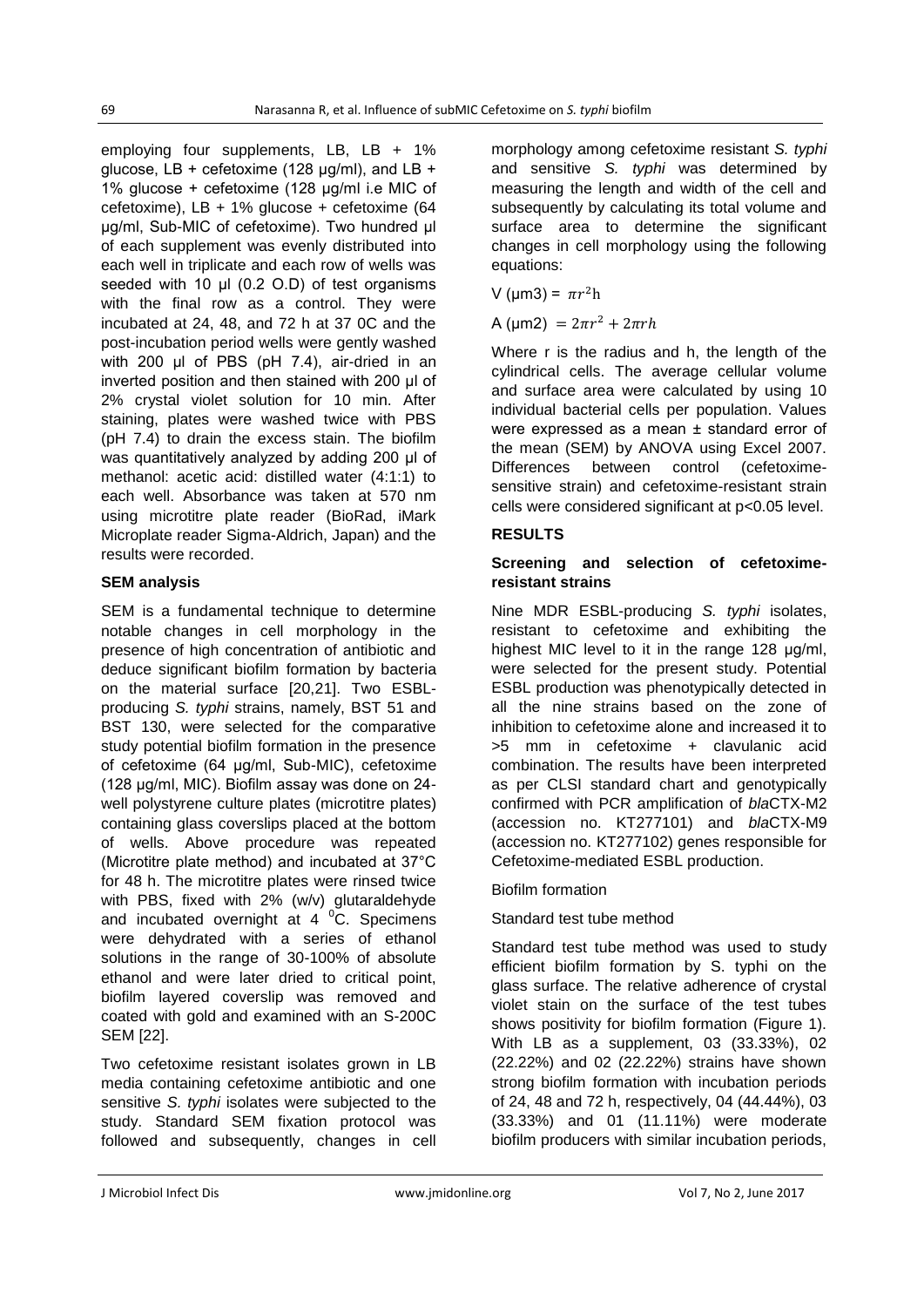and 02 (22.22%), 04 (44.44%), and 06 (66.66%) strains were weak or no biofilm producers.



Figure 1. Biofilm formation by S. typhi on glass surface

LB with glucose as a supplement, 04 (44.44%), 05 (55.55%) and 02 (22.22%) strains have shown strong biofilm formation, 02 (22.22%), 01 (11.11%) and 03 (33.33%) strains were moderate, and 03 (33.33%), 03 (33.33%) and 04 (44.44%) strains were weak or no biofilm producers. LB with Cefetoxime antibiotic as a supplement, 01 (11.11%), 02 (22.22%) and 02 (22.22%) strains have shown strong biofilm formation and no strains were moderate biofilm producers; 08 (88.88%), 07 (77.77%) and 07 (77.77%) strains were weak or no biofilm producers with incubation periods of 24, 48 and 72 h respectively. LB with cefetoxime and glucose as an extra supplement resulted in the similar biofilm formation as like LB with cefetoxime alone (Table 1).



Figure 2. Biofilm formation by S. typhi on plastic surface.

#### *Microtitre plate method*

Experimental studies of biofilm formation by microtitre plate method on a plastic surface with similar supplements and respective incubation periods have however shown disparity. Nine cefetoxime-mediated ESBL-producing *S. typhi* strains were selected for the study. Adherence

of crystal violet stain in wells indicates positive biofilm formation (Figure 2). Of the nine strains, two, namely, *S. typhi* BST 51 (accession no. KR537431) and *S. typhi* BST 130 (accession no. KR537433), have shown relatively high biofilm formation in the presence of cefetoxime at a subinhibitory concentration (64 µg/ml).



Figure 3. Scanning electron microscope (SEM) Images in presence of cefetoxime (MIC 128µg/ml). (A, B) Biofilm formation by S.typhi BST 130.

Relative influence of biofilm formation was studied with two variable parameters like supplements with combinations, and 24, 48 and 72 h incubation periods, respectively. With only LB as a supplement, we found 02 (22.22%) strains showing strong biofilm formation at 24, 48 and 72 h incubation periods. 03 (33.33%) and 05 (55.55%) strains have shown moderate biofilm formation at 24 and 48 h incubation period, respectively, but no strains have shown moderate biofilm formation at 72 h incubation period; in contrast, 04 (44.44%), 03 (33.33) and 07 (77.77%) strains have shown weak or no biofilm formation at 24, 48 and 72 h incubation periods. LB with 1% glucose as a supplement, 02 (22.22%) strains has shown strong biofilm formation at all respective incubation periods. 03 (33.33%) strains have shown moderate biofilm formation at 24 and 48 h incubation periods, and only 01 (11.11%) strain has shown it at 72 h incubation period. Two isolates have shown significantly weak biofilm formation LB with a cefetoxime antibiotic at MIC value (128 µg/ml) at 48 h. On the contrary, cefetoxime at a subinhibitory concentration (64 µg/ml) with 01 (11.11%) strain has shown strong biofilm formation at 24 h incubation period and 02 (22.22%) strains at 48 and 72 h, respectively. No relative change in biofilm formation was observed among the strains when 1% glucose was added as an extra supplement to LB + antibiotic combination. We found the same pattern of biofilm formation among the strains in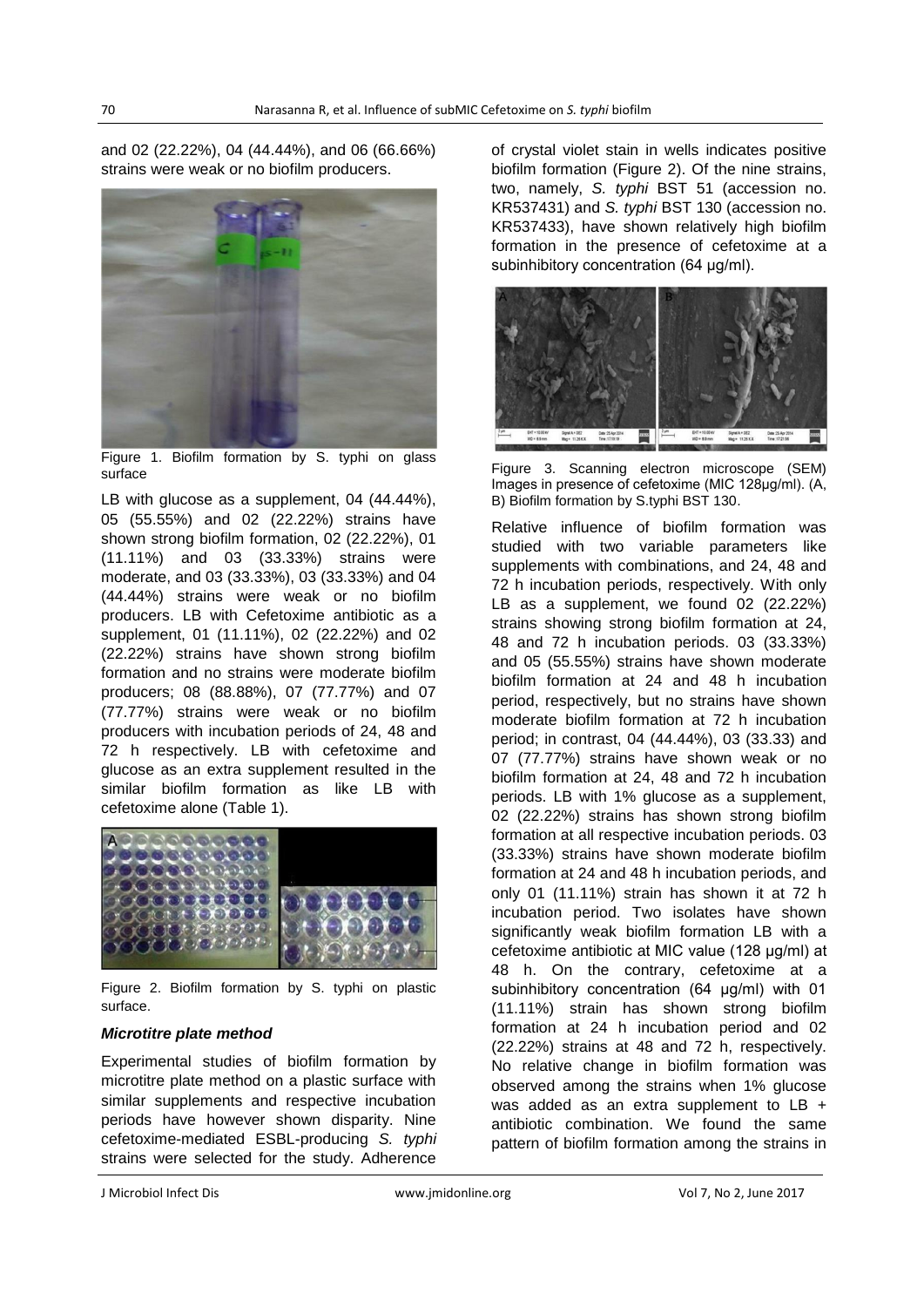$LB + antibiotic + 1%$  glucose with respect to  $LB$ + antibiotic supplements (Table 2).



Figure 4: Scanning Electron Microscope (SEM) Images in presence of cefetoxime (Sub-MIC 64 µg/ml) A) Biofilm formation by *S. typhi* BST 51. B) Biofilm formation by *S. typhi* BST 130 SEM analysis

Significant strong biofilm formation was observed in SEM images of both *S. typhi* BST 51 and BST 130 in the presence of cefetoxime (64 µg/ml) at a subinhibitory concentration (Figure 4). Comparatively, we observed relatively weak biofilm formation from BST 51 and BST 130 *S. typhi* isolates in the influence of cefetoxime (128 µg/ml) at MIC level (Figure 3). Bacterial cells encapsulated in exopolysaccharide matrix were observed. The statistical analysis (ANOVA) provided evidence of a difference between cell surface-to-volume ratio

in cefetoxime-resistant strains compared to the cefetoxime-sensitive control strain (Table 3). The significant increase in cell size was observed, shows that surface and volume of resistant cells increased considerably in response to cefetoxime and are significantly different from control at P <0.05 (Figure 5) (Table 3).



Figure 5: Scanning electron microscopic images A) BST 63 cefetoxime Sensitive *S. typhi* (Control). B) BST 51 cefetoxime resistant *S.typhi*. C & D) BST 130 cefetoxime resistant *S. typhi.*

| Incubation period combination | <b>Biofilm</b>    | 24 h | 48 h | - 72 h |
|-------------------------------|-------------------|------|------|--------|
|                               | Strong            | 03   | 02   | 02     |
| <b>LB</b>                     | Moderate          | 04   | 03   | 01     |
|                               | Weak (No biofilm) | 02   | 04   | 06     |
|                               | Strong            | 04   | 05   | 02     |

Table 1. Estimation of biofilm production by S. typhi isolates on glass surface.

|                       | <b><i>IVECIA (IVE DIVIIIIII)</i></b> | ◡▵ | ◡┭ | vv |
|-----------------------|--------------------------------------|----|----|----|
|                       | Strong                               | 04 | 05 | 02 |
| LB+Glucose            | Moderate                             | 02 | 01 | 03 |
|                       | Weak (No biofilm)                    | 03 | 03 | 04 |
|                       | Strong                               | 01 | 02 | 02 |
| LB+Cefetoxime         | Moderate                             | 00 | 00 | 00 |
|                       | Weak (No biofilm)                    | 08 | 07 | 07 |
|                       | Strong                               | 02 | 02 | 02 |
| LB+Glucose+Cefetoxime | Moderate                             | 00 | 00 | 00 |
|                       | Weak (No biofilm)                    | 07 | 07 | 07 |
|                       |                                      |    |    |    |

|  |  |  | Table 2. Estimation of biofilm production by S. typhi isolates on plastic surface. |  |  |
|--|--|--|------------------------------------------------------------------------------------|--|--|
|  |  |  |                                                                                    |  |  |

| Incubation period combination | <b>Biofilm</b>    | 24 h | 48 h | 72 h |
|-------------------------------|-------------------|------|------|------|
|                               | Strong            | 02   | 02   | 02   |
| LВ                            | Moderate          | 03   | 05   | 00   |
|                               | Weak (No biofilm) | 04   | 03   | 07   |
|                               | Strong            | 02   | 02   | 02   |
| LB+Glucose                    | Moderate          | 03   | 03   | 01   |
|                               | Weak (No biofilm) | 06   | 04   | 06   |
|                               | Strong            | 01   | 02   | 02   |
| LB+Cefetoxime                 | Moderate          | 00   | 00   | 00   |
|                               | Weak (No biofilm) | 08   | 07   | 07   |
|                               | Strong            | 01   | 02   | 02   |
| LB+Glucose+Cefetoxime         | Moderate          | 00   | 00   | 00   |
|                               | Weak (No biofilm) | 08   | 07   | 07   |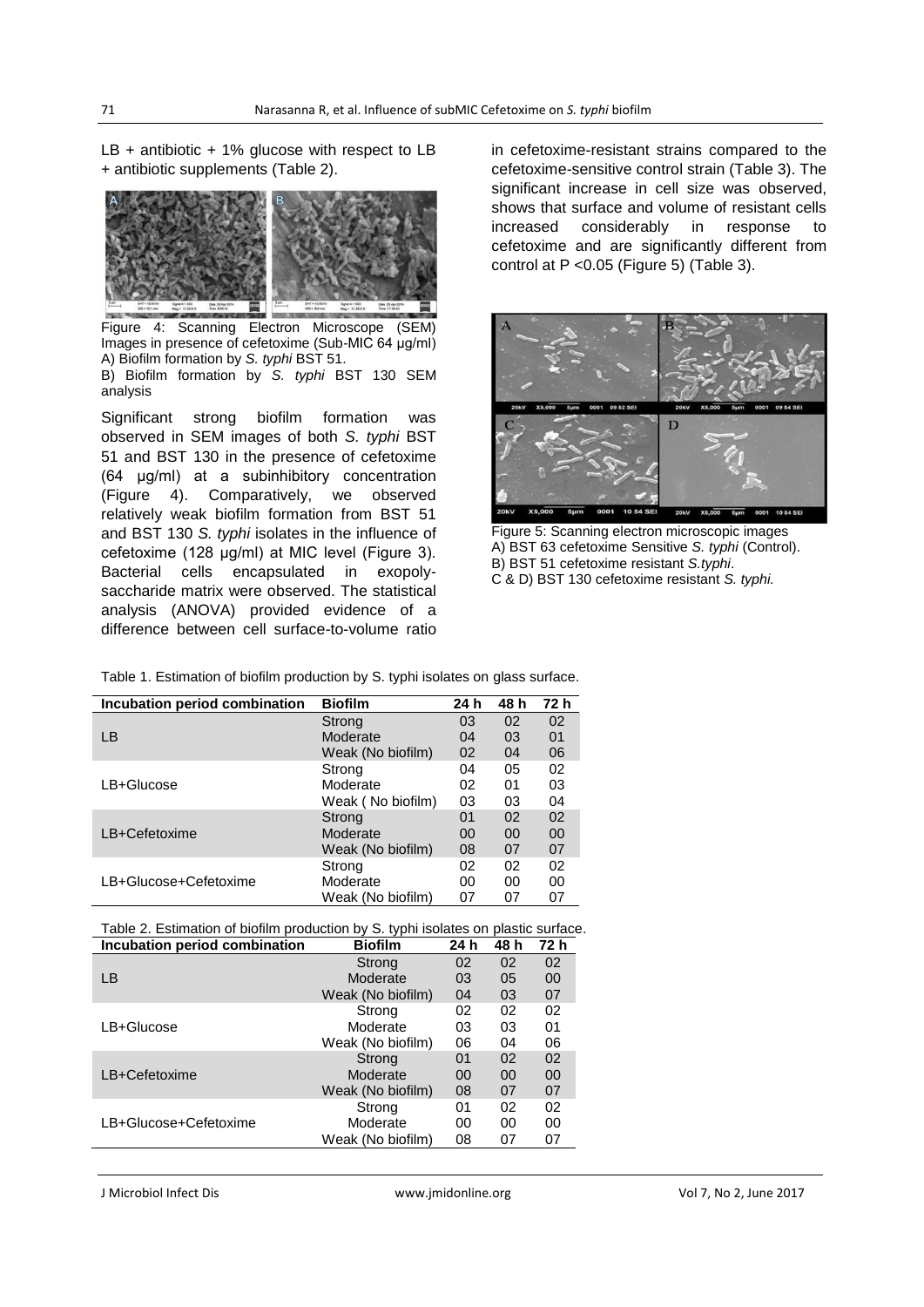| Table 3. The Mean value of cell sizes of the cell with influence of Cefetoxime (64 µg/ml). |  |
|--------------------------------------------------------------------------------------------|--|
|--------------------------------------------------------------------------------------------|--|

| $\frac{1}{2}$                                         |                  |                    |                    |  |  |  |
|-------------------------------------------------------|------------------|--------------------|--------------------|--|--|--|
| <b>Variables</b>                                      | Cell length      | Cell width         | Radius             |  |  |  |
| BST 63 (Control)                                      | $2.211 \pm 0.42$ | $0.6251 \pm 0.079$ | $0.3125 \pm 0.030$ |  |  |  |
| <b>BST 51</b>                                         | $2.326 + 0.41$   | $0.6804 \pm 0.051$ | $0.3423 \pm 0.023$ |  |  |  |
| <b>BST 130</b>                                        | $2.915 \pm 0.61$ | $0.6652 \pm 0.082$ | $0.3325 \pm 0.041$ |  |  |  |
| CEM conning electron microscope, uhu volume in volume |                  |                    |                    |  |  |  |

SEM scanning electron microscope, v/v volume in volume

Statistical analysis was performed using ANOVA two-factor with replication. Significantly different from control at \* P<0.05

Surface area, Volume were calculated using formulas as described in ''Materials and methods'' Each mean value of average 10 cells size based on the scanning electron microscopy photos

# **DISCUSSION**

*Salmonella typhi* is a major pathogen responsible for approximately 600,000 deaths (3.75% death rate with respect to total illnesses) and 16 million illnesses annually as per a study conducted in 1996 [23, 24]. Over the years, the incidence of typhoid fever decreased gradually in Chile [25-27], Egypt [28], India [29, 30], and the Soviet Union [31]. However, studies conducted in 2000 estimated 21.7 million illnesses but fortunately the death rate has declined sharply with only 217,000 (1% of total illnesses) notable death cases reported globally.

However, now a new issue has cropped up, that is, multidrug resistance to Salmonella and to clinically important antimicrobial agents such as fluoroquinolones and third-generation cephalosporins [32,33]. Recent reports mention of the emergence of ESBL-producing *S. typhi*in Poland; Szych et al, [34] and Nepal; Pokharel et al, [5]. It is widely known that Salmonella sp. forms a biofilm on surfaces like plastics, glass, and metals under standard laboratory conditions [35-37]. According to Stepanovic et al, [19] 23% of Salmonella sp. effectively form biofilms. Some reports suggest the relative influence of antibiotics that effectively induce biofilm formation at sub-MIC level. Majtan et al, [11] have reported of the interference of cefetoxime at sub-MIC level contributing to significant biofilm formation in *Salmonella typhi*murium. In fact, cefetoxime induces biomass production in gram-negative bacteria [38]; several studies show a significant increase in polysaccharide synthesis and biofilm formation in response to antibiotics [39].

In the present study, we have investigated the capability of *S. typhi* clinical isolates to form biofilm on plastic and glass surfaces by microtitre plate and standard test tube methods, respectively, and the relative impact of cefetoxime at MIC (128 µg/ml) and Sub-MIC (64

µg/ml) on biofilm formation in ESBL-producing *S. typhi*. Comparative results of the methods show that select *S. typhi* isolates produced biofilm on plastic and glass surfaces (Tables 1 and 2). In contrast, of the nine *S. typhi* strains, two, namely, *S. typhi* BST 51 (accession no. KR537431) and *S. typhi* BST 103 (accession no. KR537433), have strongly demonstrated biofilm formation in the presence of cefetoxime (64 µg/ml) at sub-MIC but biofilm formation significantly dropped at MIC level (128 µg/ml) relatively forming weak biofilm. Several studies have reported antibiotic sub-MIC-induced biofilm formation in P. aeruginosa, K. pneumonia, E.coli, and S. aureus [40-43]. Significant biofilm formation in P. aeruginosa was demonstrated in response to tobramycin by Hoffman et al, [40]. SEM images show encapsulated cells i.e exopolysaccharide indicates significant strong biofilm formation in presence cefetoxime Sub-MIC level (Figure 4) but relatively weak biofilm formation at MIC level (Figure 3) were compared. There is a notable variation in the morphology of cefetoxime-resistant *S. typhi* in comparison with cefetoxime-sensitive *S. typhi*. Statistical analysis (ANOVA) also showed relative changes in cell morphology in resistant and control strains with significant differences in surface and volume of the cell (Table 3). This study clearly demonstrates the relative influence of cefetoxime on cell morphology with clear evidence of a relative increase in cell size of cefetoxime resistant strains with respect to cefetoxime sensitive strain.

In conclusion, the significant outcome of the present study is that ESBL-producing *S. typhi* efficiently produced biofilm on plastic and glass surfaces. Cefetoxime (64 µg/ml) at sub-MIC level influence efficient biofilm formation in *S. typhi* isolates. In contrary, we observed less impact of cefetoxime at MIC level (128 µg/ml). In fact, the relative morphological changes in *S.*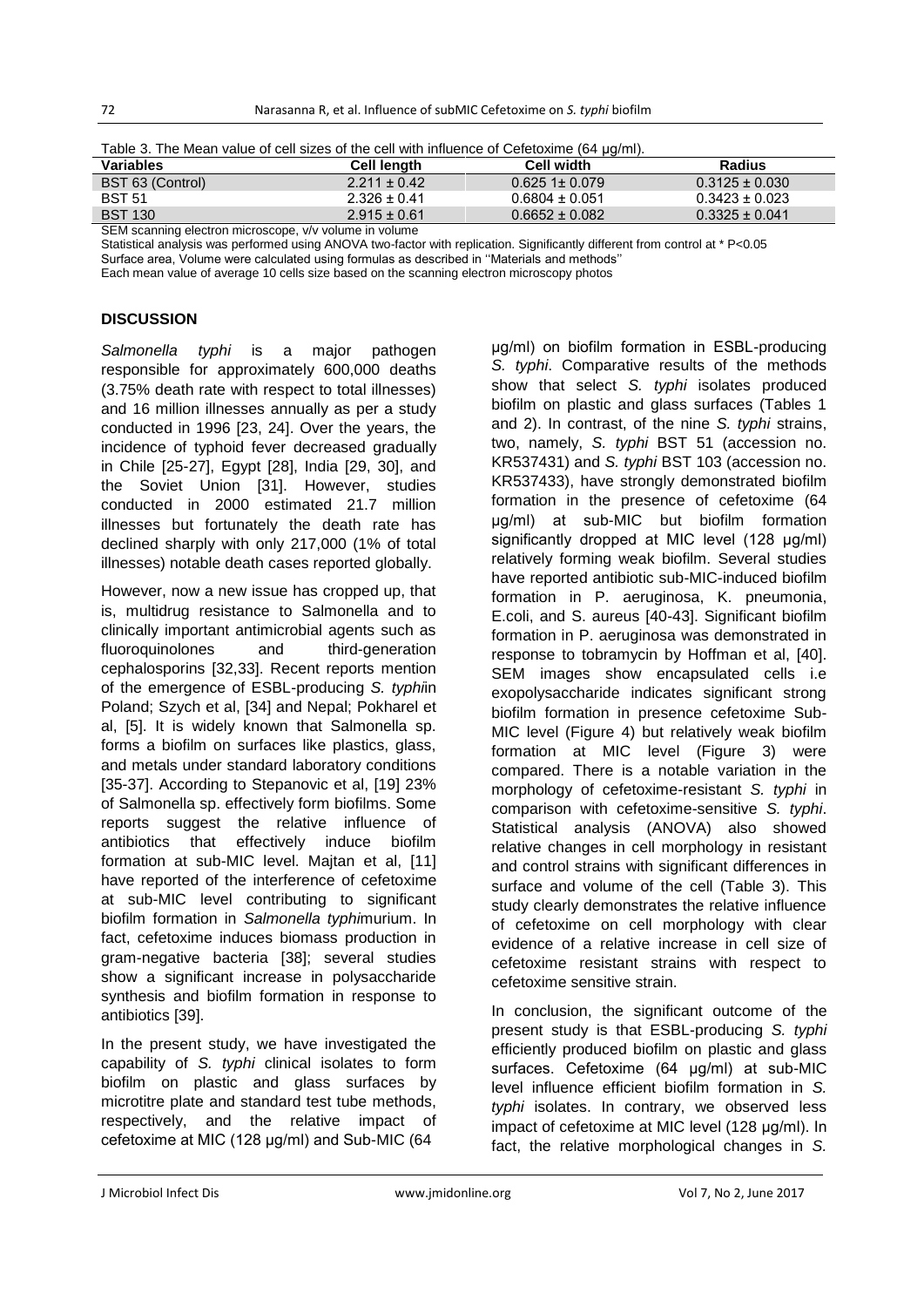*typhi* isolates in response to cefetoxime and cefetoxime-resistant strains were significantly different from control at p <0.05.

#### **ACKNOWLEDGEMENT**

**Declaration of conflicting interests:** The author(s) declared no potential conflicts of interest with respect to the research, authorship, and/or publication of this article.

**Financial Disclosure:** No financial support was received.

#### **REFERENCES**

- 1. Rowe B, Ward LR, Threlfall EJ. Multidrug-resistant *Salmonella typhi*: a worldwide epidemic. Clin Infect Dis 1997; 24:S106-109.
- 2. Le TA, Lejay-Collin M, Grimont PA, et al. Endemic, an epidemic clone of Salmonella enterica serovar Typhi harboring a single multidrug-resistant plasmid in Vietnam between 1995 and 2002. J Clin Microbiol 2004; 42:3094- 3099.
- 3. Gautam V, Gupta NK, Chaudhary U, Arora DR. Sensitivity pattern of Salmonella serotypes in Northern India. Braz J Infect Dis 2002; 6:281-287.
- 4. Thong KL, Bhutta ZA, Pang T.Multidrug-resistant strains of Salmonella enterica serotype Typhi are genetically homogenous and coexist with antibiotic-sensitive strains as distinct, independent clones. Int J Infect Dis 2000; 4:194-197.
- 5. Bharat MP, Janak K, Rajan KD, Shyam KM, Prem KK, Tuladhar NR. Multidrug-resistant and<br>extended-spectrum beta-lactamase (ESBL)extended-spectrum beta-lactamase producing Salmonella enterica (serotypes Typhi and Paratyphi A) from blood isolates in Nepal: surveillance of resistance and a search for newer alternatives. Int J Infect Dis 2006; 10:434-438.
- 6. Donlan RM. Biofilms: microbial life on surfaces. Emerg Infect Dis.2002; 8:881–890.
- 7. Mah TF, O'Toole GA. Mechanisms of biofilm resistance to antimicrobial agents. Trends Microbiol.2001; 9:34–39.
- 8. Costerton JW, Stewart PS, Greenberg EP. Bacterial biofilms: a common cause of persistent infections. Science.1999; 284:1318–1322.
- 9. Wojnicz D, Jankowski S. Effects of subinhibitory concentrations of Amikacin and Ciprofloxacin on the hydrophobicity and adherence to epithelial cells of uropathogenic Escherichia coli strains. Int J Antimicrob Agents.2007; 29:700–704.
- 10. Wang Y, Rotman ER, Schoemaker NB, Salyers AA. Translational control of tetracycline resistance

and conjugation in the Bacteroides conjugative transposon CTnDOT. J Bacteriol.2005; 18:2673– 2680.

- 11. Schroeder R, Waldisch C, Wank H. Modulation of RNAFmai function by aminoglycoside antibiotics. EMBO J 2000; 19:1-9.
- 12. Majtán J1, Majtánová L, Xu M, Majtán V. In vitro effect of subinhibitory concentrations of antibiotics on biofilm formation by clinical strains of Salmonella enterica serovar Typhimurium isolated in Slovakia. J Appl Microbiol 2007; 104:1294- 1301.
- 13. Marne TJ, Costerton JW. Scanning and transmission electron microscopy of in situ bacterial colonization of intravenous and intraarterial catheters. J Clin Microbiol 1984; 19:687- 693.
- 14. Drieux L, Brossier F, Sougakoff W, Jarlier V. Phenotypic detection of extended-spectrum blactamase production in Enterobacteriaceae: review and bench guide. Clin Microbiol Infect 2008; 14 (Suppl 1):90-103.
- 15. Clinical Laboratory Standard Institute M100-S22, Vol 32, No 3; January 2012.
- 16. Andrews JM. Determination of minimum inhibitory concentration. J Antimicrob Chemother 2001; 48: suppl S1, 5-16
- 17. Christensen GD, Simpson WA, Bisno AL, Beachey EH. Adherence of slime producing strains of Staphylococcus epidermidis to smooth surfaces. Infect Immun 1982; 37:318-326.
- 18. Stepanovic S, Cirkovic I, Mijac M, Svabic-Vlahovic M. Influence of the incubation temperature, atmosphere, and dynamic conditions on biofilm formation by Salmonella spp. Food Microbiol 2003; 20:339–343.
- 19. Stepanovic S, Cirkovic I, Ranin L, Svabic-Vlahovic M. Biofilm formation by Salmonella spp. and Listeria monocytogenes on plastic surface. Lett Appl Microbiol 2004; 38:428-432.
- 20. Peters G, Locci R, Pulverer G. Adherence and growth of coagulase-negative staphylococci on surfaces of intravenous catheters. J Infect Dis 1982; 146 (4):479–482.
- 21. Soumya EA, Saad KI, Hassan L, Fatima H. Scanning Electron Microscopy (SEM) and Environmental SEM: Suitable Tools for Study of Adhesion Stage and Biofilm Formation, Scanning Electron Microscopy, Dr. Viacheslav Kazmiruk (Ed.), ISBN.2012;978-953-51-0092-8.
- 22. Guo D, Wang L, Lu C. In vitro biofilm forming potential of *Streptococcus suis* isolated from human and swine in China. Braz J Microbiol 2012; 43 (3):993-1004.